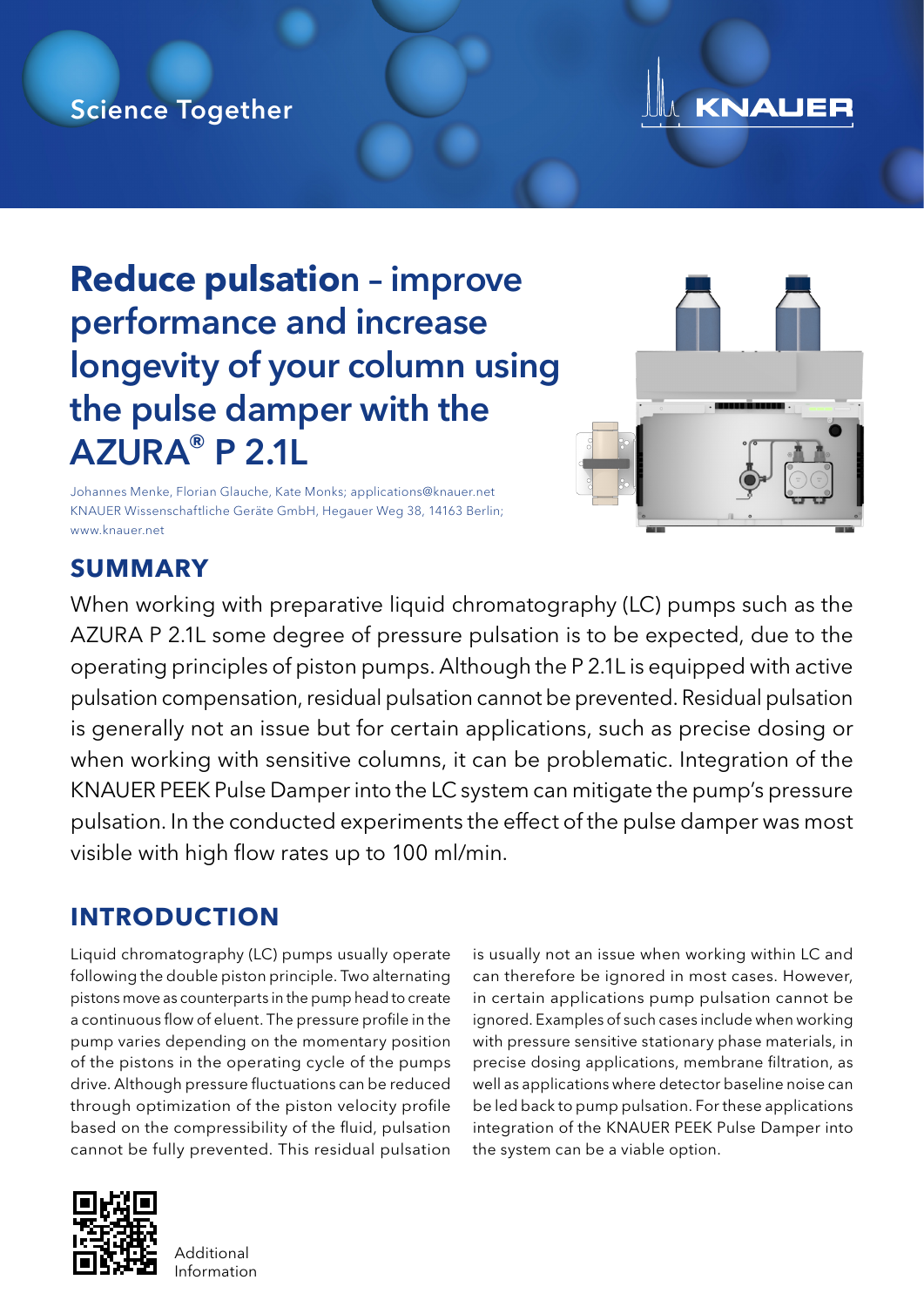Reduce pulsation - improve performance and increase longevity of your column using the pulse damper with the AZURA P 2.1L

#### **INTRODUCTION**

The pulse damper is usually integrated into the flow path after the purge valve and before the injection unit. The pulse damper provides extra volume and disruptive fluidic behaviour to minimize pressure spikes originating from the pump piston movement. This effectively reduces the negative effects of pressure spikes for any downstream component in the system flow path. Sensitive LC columns benefit from this feature since their overall lifetime is increased. Especially column beds (e.g., crosslinked copolymer phases such as KNAUER Eurokat, or FPLC columns) that cannot compensate easily for repeated pressure impacts would benefit greatly from the use of a pulse damper. In precise dosing applications a pressure spike, although not visible with the naked eye, might cause issues. The integration of a pulse damper can decrease these spikes and therefore result in a more stable and reproducible dosing process. When detector baseline noise stability is an issue, a possible cause can be pump pulsation. This is for instance a common issue with refractive index detectors, especially when used in combination with solvents with a low compressibility. The detectors reference cell is not exposed to the pump pulsation whereas the measuring cell of the detector is, being one cause for baseline noise. The use of a pulse damper in this case will lead to a decrease in baseline noise.

#### **RESULTS**

Different flow rates from 10 up to 100 ml/min were evaluated both with and without a pulse damper, and a total of 10 measuring points were acquired. The raw pressure trace of the secondary sensor was recorded at a frequency of 20 Hz for 1 to 2 min. For evaluation a time frame of 0.1 min in the mid of signal was chosen. Within that time frame the 5 minimum and maximum pressure values were determined. Average and standard deviation of minima (SDmin) and maxima (SDmax) were calculated. From the amount of the averages of minima and maxima, the pressure amplitude (∆p) was determined. The measurement value equals to ∆p+SDmax–SDmin. At all tested flow rates, the pulsation dampening was significant when a pulse damper was used (Fig. 1). The best results were achieved at higher flow rates from 70 to 100 ml/min (Fig. 2).



Fig. 1 Effect of pulse damper on pressure amplitude; red - without pulse damper; blue with pulse damper; flow rate 80 ml/min



Fig. 2 Average pulsation dampening at flow rates of 10 to 100 ml/min  $\pm$ relative standard deviation (RSD)

### **CONCLUSION**

The use of a pulse damper can be recommended for the AZURA P 2.1L in isocratic mode up for flowrates up to 100 ml/min. The additional back pressure created by the device was insignificant at all tested flow rates. Whenever a reduced level of pump pulsation is required a pulse damper should be integrated into the system (Fig. 3).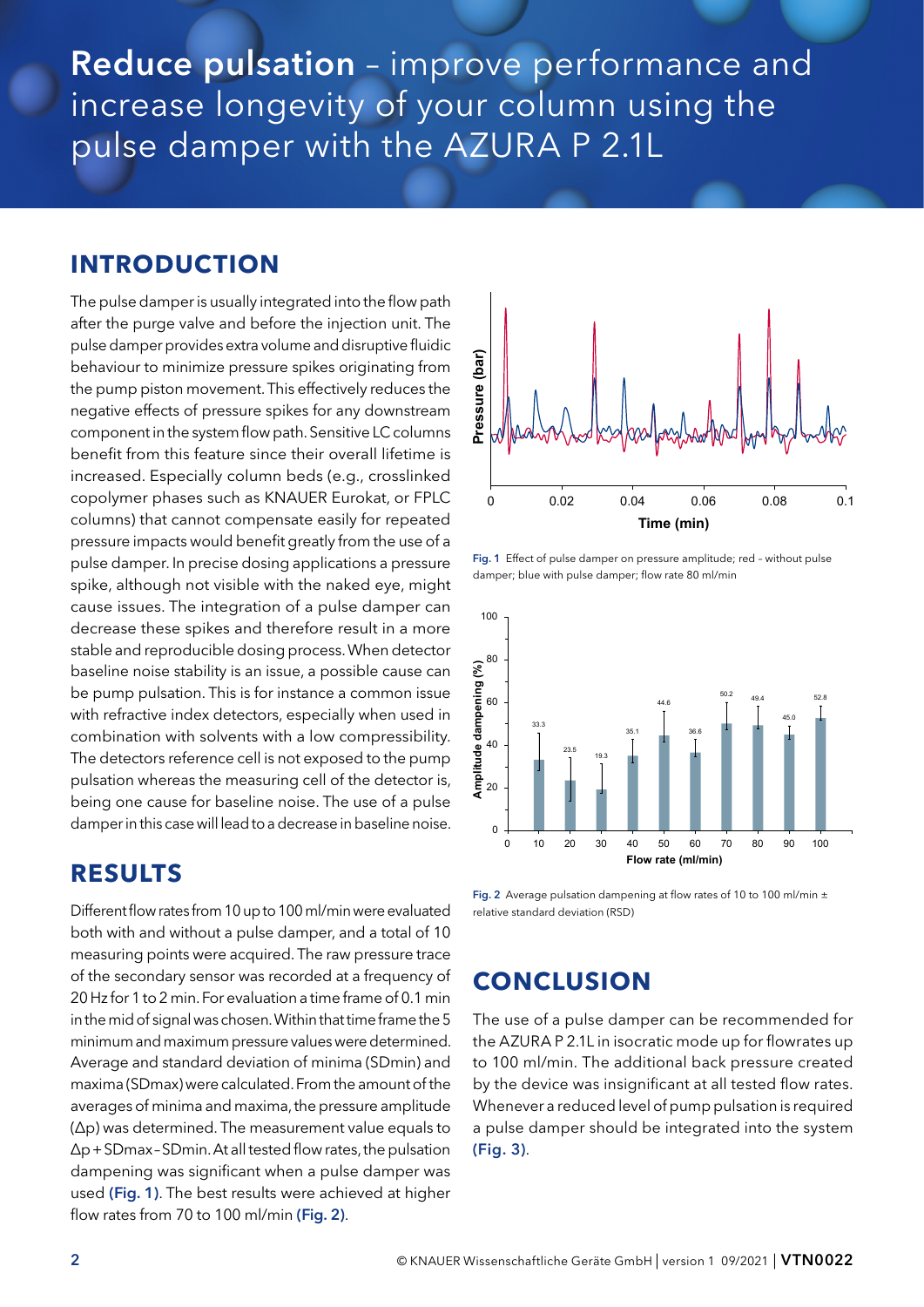# Science Together

# **KNAUER**



Fig. 3 Integration of a pulse damper in a typical preparative LC-System



### **MATERIALS AND METHODS**

To test the pulse damper, it was installed directly after the purge valve of an isocratic AZURA P 2.1L with a 250 ml stainless steel pump head. A manual 6-port 2-position valve was used to switch between the pulse damper and a bypass (Fig. 4). A secondary pressure sensor was installed directly after the pulse damper, so that the effect of the pulse damper became observable. At the end of the system a back pressure regulator was installed to create a measurable system pressure. All parts were conjoined using 1 mm ID PEEK capillaries. Water was used as eluent.

Tab. 1 Method parameters

|  | <b>Method parameter</b> |
|--|-------------------------|
|--|-------------------------|

| Eluent      | Water                                          |  |
|-------------|------------------------------------------------|--|
| Flow rate   | 10; 20; 30; 40; 50; 60; 70; 80; 90; 100 ml/min |  |
| Detection   | External pressure sensor                       |  |
| Data rate   | $20$ Hz                                        |  |
| Temperature | Ambient                                        |  |